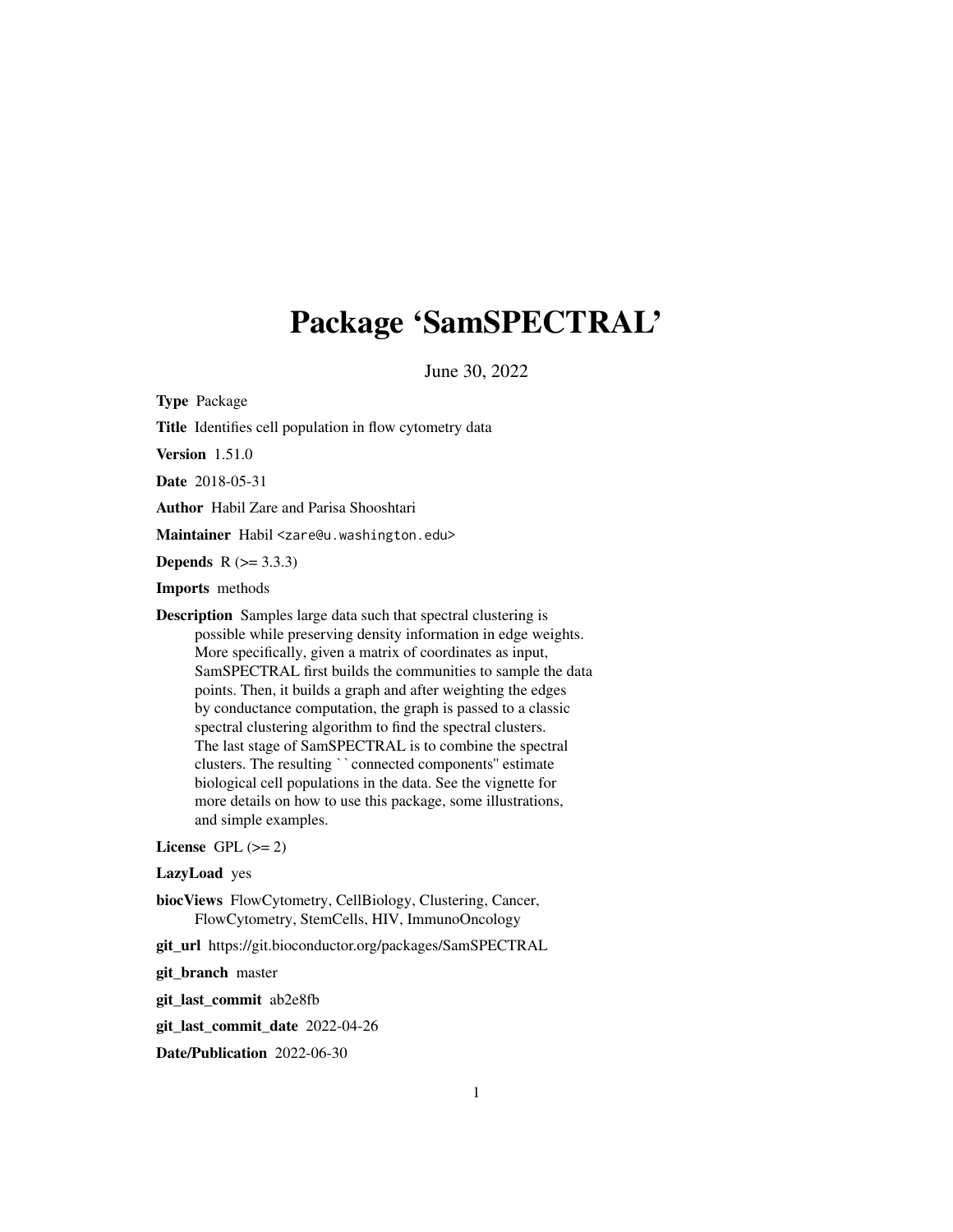# <span id="page-1-0"></span>R topics documented:

| Index | 19 |
|-------|----|
|       |    |

SamSPECTRAL-package *Identifying cell populations in flow cytometry data.*

#### Description

Using a faithful sampling procedure, SamSPECTRAL reduces the size of data points such that applying spectral clustering algorithm on large data such as flow cytometry is possible. Before running the spectral clustering algorithm, it uses potential theory to define similarity between sampled points.

# Details

| Package:  | SamSPECTRAL |
|-----------|-------------|
| Type:     | Package     |
| Version:  | 1.0         |
| Date:     | 2009-08-31  |
| License:  | $GPL-2$     |
| LazyLoad: | yes         |

The main function is SamSPECTRAL. It can be loaded using the command library(SamSPECTRAL) in R. Some parameters should be set properly including: dimensions, normal.sigma and separation.factor. These parameters can be adjusted for a data set by running the algorithm on some samples of that data set. (Normally, 2 or 3 samples are sufficient). Then the function SamSPEC-TRAL() can be applied to all samples in the data set to identify cell populations in each sample data.

# Author(s)

Habil Zare and Parisa Shooshtari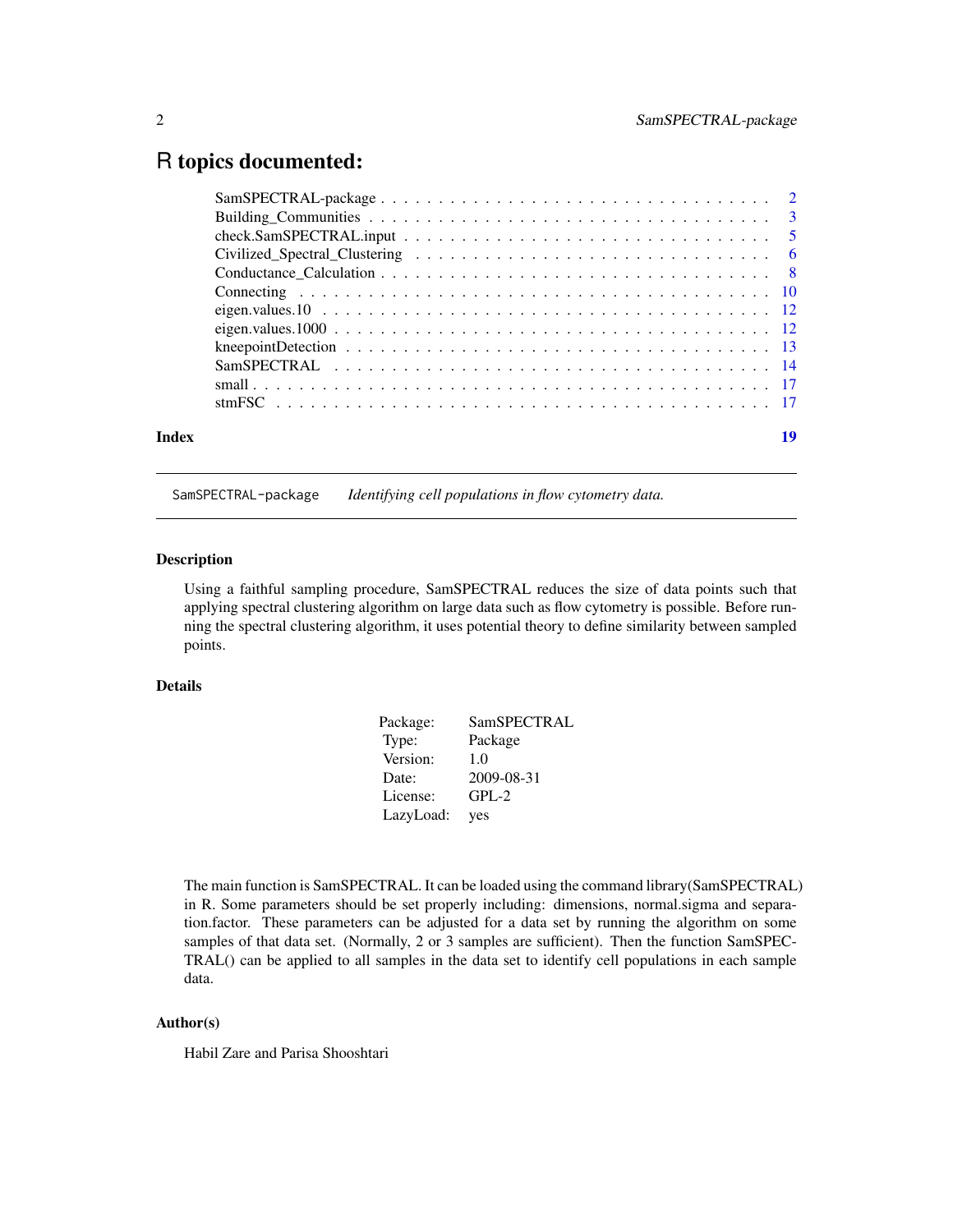<span id="page-2-0"></span>Maintainer: Habil Zare <hzare@bccrc.ca>

#### References

Zare, H. and Shooshtari, P. and Gupta, A. and Brinkman R.B: Data Reduction for Spectral Clustering to Analyse High Throughput Flow Cytometry Data. BMC Bioinformatics, 2010, 11:403.

## See Also

[SamSPECTRAL](#page-13-1), [Building\\_Communities](#page-2-1), [Conductance\\_Calculation](#page-7-1), [Civilized\\_Spectral\\_Clustering](#page-5-1), [Connecting](#page-9-1)

#### Examples

```
## Not run:
   library(SamSPECTRAL)
   # Reading data file which has been transformed using log transform
   data(small_data)
full <- small
  L <- SamSPECTRAL(data.points=full,dimensions=c(1,2,3), normal.sigma = 200, separation.factor = 0.39)
   plot(full, pch='.', col= L)
## End(Not run)
```
<span id="page-2-1"></span>Building\_Communities *Builds the communities from the set of all data points.*

### Description

Some sample points are picked up and the points close to each sample point are considered as members of that community.

#### Usage

```
Building_Communities(full, m=3000, space.length=1, community.weakness.threshold=1, talk=TRUE, do.samp
   replace.inf.with.extremum=TRUE)
```
#### Arguments

| full         | The matrix containing the coordinates of all data points.                                                                                        |
|--------------|--------------------------------------------------------------------------------------------------------------------------------------------------|
| m            | An integer determining upper and lower bounds on the final number of sample<br>points which will be in range $.95 \times m/2$ and 21.1 $\star$ m |
| space.length | An estimate for the length of a cube that is assumed to contain all data points.                                                                 |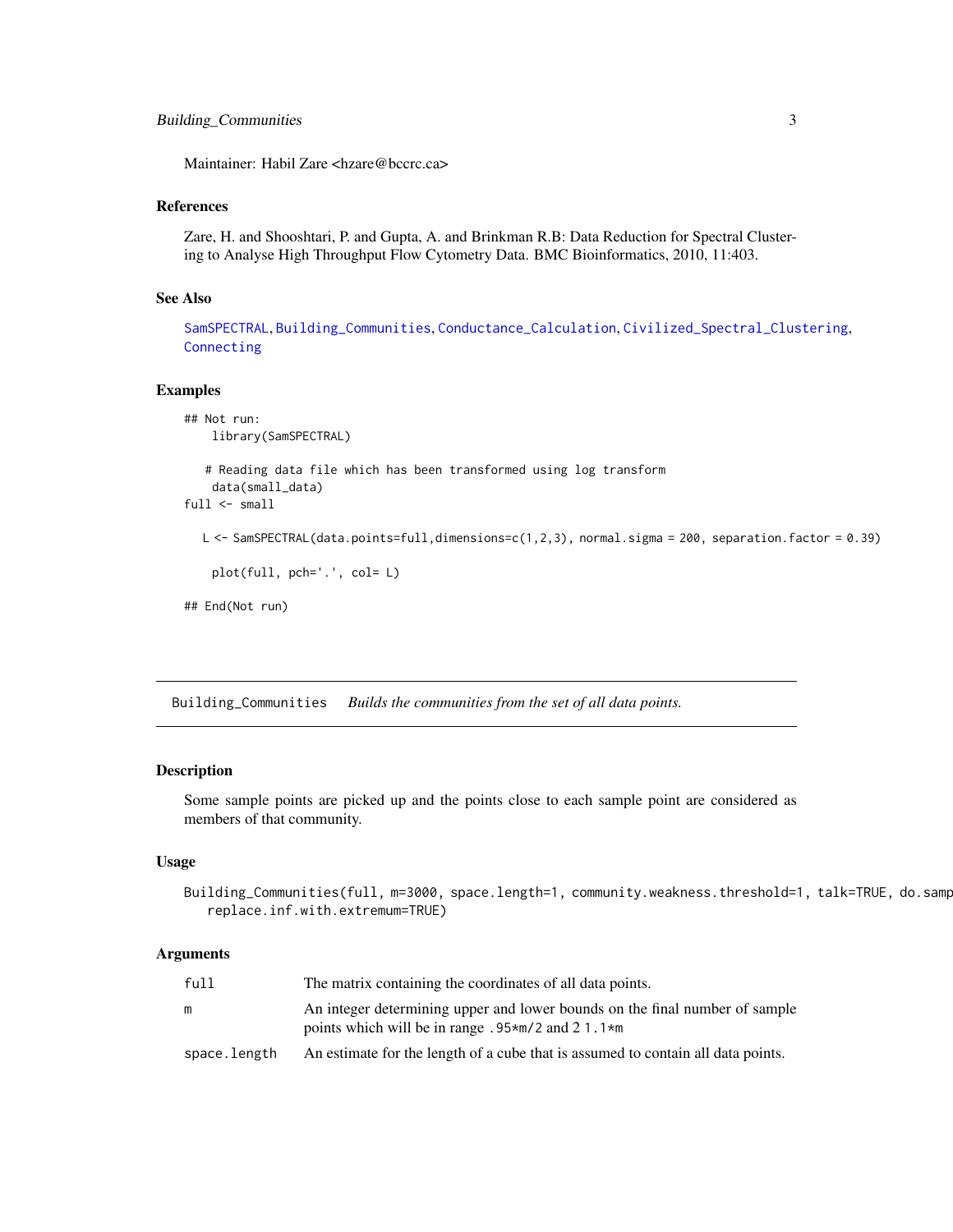<span id="page-3-0"></span>

| community.weakness.threshold |                                                                                                                                   |  |
|------------------------------|-----------------------------------------------------------------------------------------------------------------------------------|--|
|                              | The communities with number of members less than this threshold will be ig-<br>nored. Normally, setting it to 1 is reasonable.    |  |
| talk                         | A boolean flag with default value TRUE. Setting it to FALSE will keep running<br>the procedure quite with no messages.            |  |
| do.sampling                  | A boolean flag with default value TRUE. If set to FALSE, the sampling stage<br>will be ignored by picking up all the data points. |  |
| replace.inf.with.extremum    |                                                                                                                                   |  |
|                              | If TRUE, the Inf and -Inf values will be replaced by maximum and minimum of<br>data in each direction.                            |  |

#### Value

Returns a society which is a list of communities.

#### Author(s)

Habil Zare and Parisa Shooshtari

# References

Zare, H. and Shooshtari, P. and Gupta, A. and Brinkman R.B: Data Reduction for Spectral Clustering to Analyse High Throughput Flow Cytometry Data. BMC Bioinformatics, 2010, 11:403.

# See Also

[SamSPECTRAL](#page-13-1),[check.SamSPECTRAL.input](#page-4-1)

# Examples

```
## Not run:
   library(SamSPECTRAL)
  # Reading data file which has been transformed using log transform
   data(small_data)
full \leftarrow small# Parameters:
m <- 3000; ns <- 200; sl <- 3; cwt <-1
     # Sample the data and build the communities
   society <- Building_Communities(full=full,m=m, space.length=sl, community.weakness.threshold=cwt)
# Ploting the representatives:
plot(full[society$representatives,])
```
## End(Not run)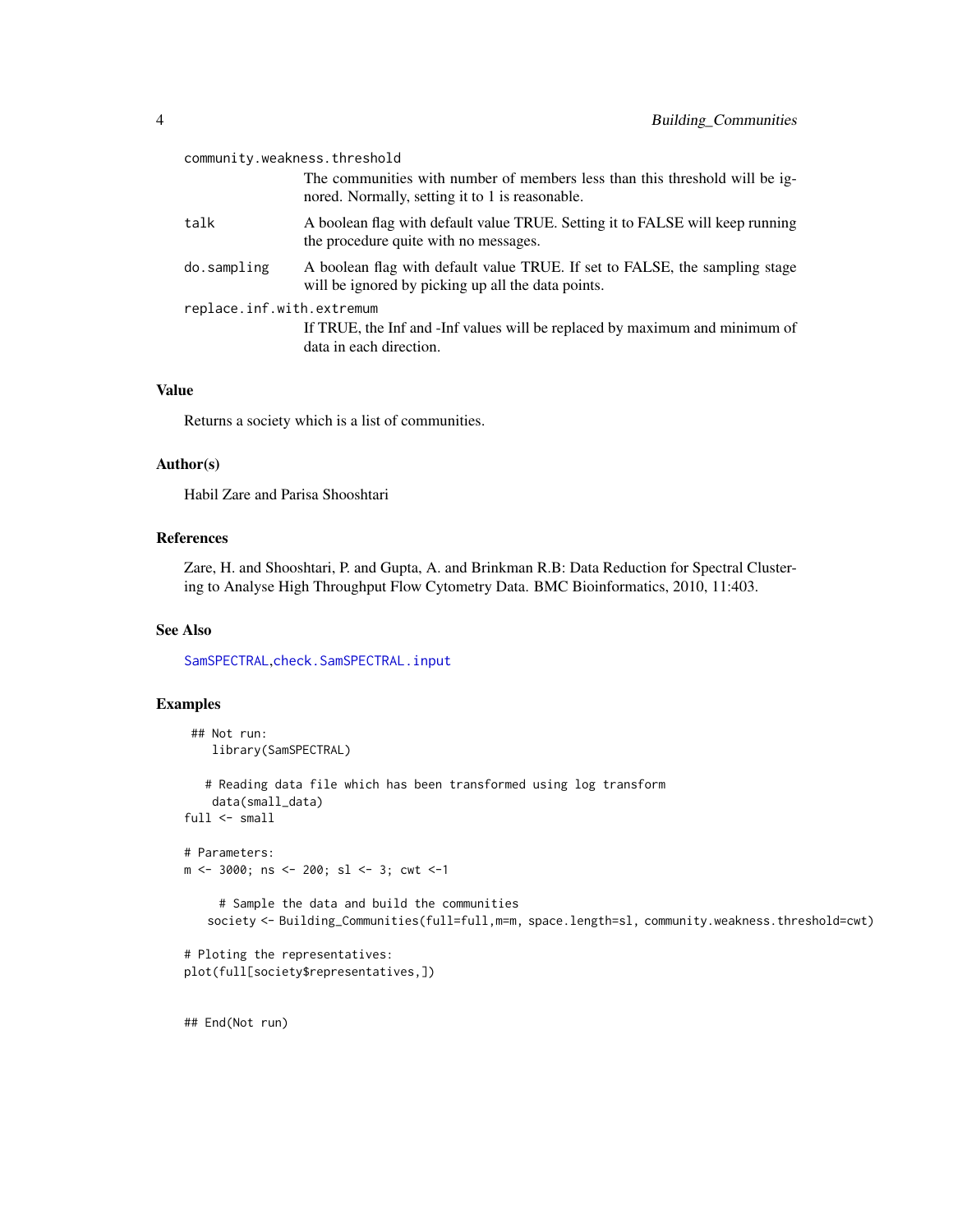<span id="page-4-1"></span><span id="page-4-0"></span>check.SamSPECTRAL.input

*Checks the input to SamSPECTRAL.*

#### Description

The input to SamSPECTRAL should be a numeric matrix WITHOUT any NA, NaN, and +/- Inf. This function checks the input matrix and prodeuces an error for an inappropriate input.

# Usage

check.SamSPECTRAL.input(data.points,dimensions=1:ncol(data.points),replace.inf.with.extremum=FALSE)

### Arguments

| data.points               | A matrix that contains coordinates of the data points.                                                 |
|---------------------------|--------------------------------------------------------------------------------------------------------|
| dimensions                | A vector that determines which dimension of the data point matrix are chosen<br>for investigation.     |
| replace.inf.with.extremum | If TRUE, the Inf and -Inf values will be replaced by maximum and minimum of<br>data in each direction. |

# Value

Returns a list with the following entries:

| data.matrix | The data with infinite elements fixed if replace.inf.with.extremum=TRUE |
|-------------|-------------------------------------------------------------------------|
| dimensions  | All the checked dimensions.                                             |
| infinite    | Will be TRUE if data contained infinite entries.                        |

# Author(s)

Habil Zare

# References

Zare, H. and Shooshtari, P. and Gupta, A. and Brinkman R.B: Data Reduction for Spectral Clustering to Analyse High Throughput Flow Cytometry Data. BMC Bioinformatics, 2010, 11:403.

# See Also

[SamSPECTRAL](#page-13-1), [Building\\_Communities](#page-2-1), [Conductance\\_Calculation](#page-7-1), [Connecting](#page-9-1)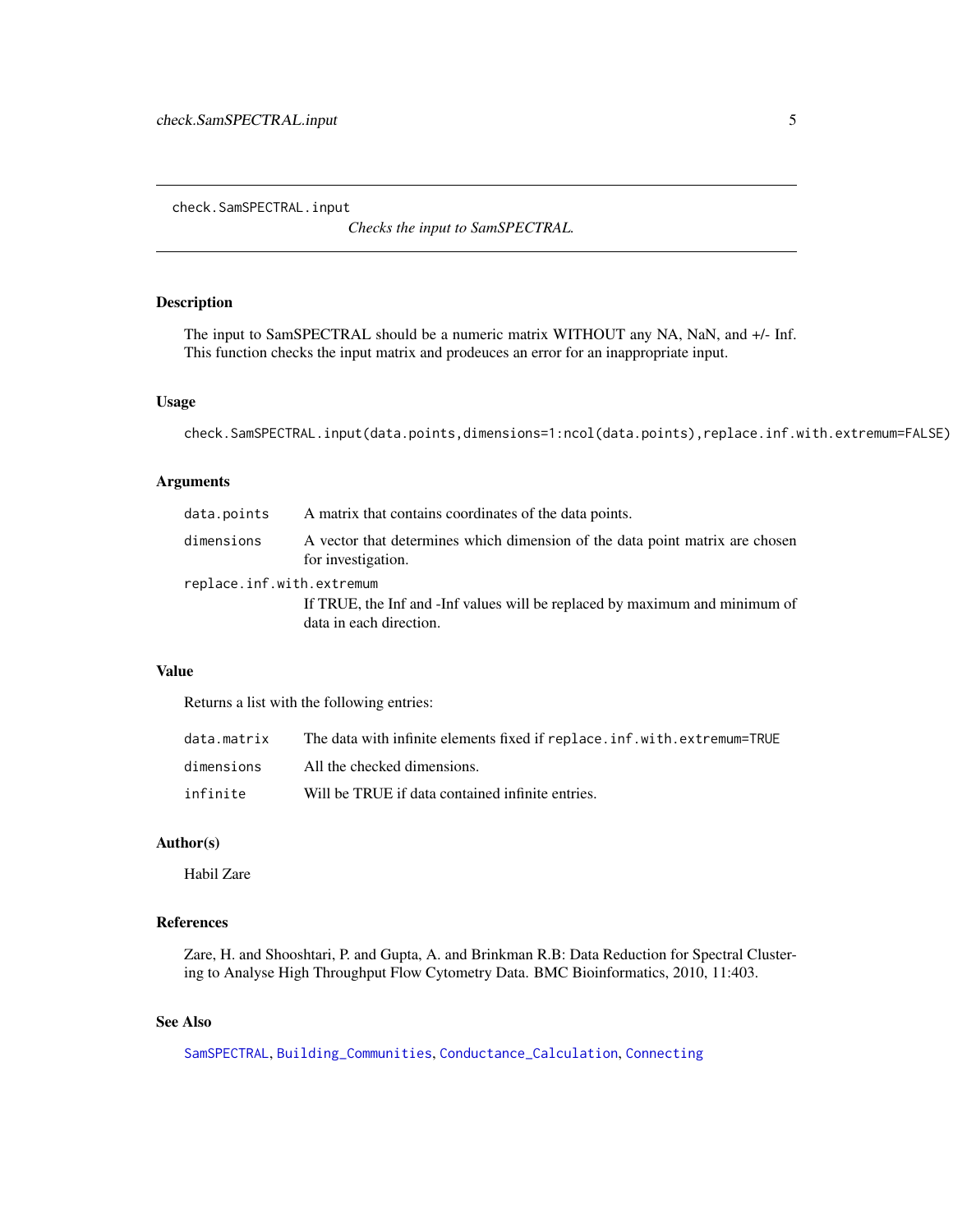#### Examples

```
## Not run:
    library(SamSPECTRAL)
    # Reading data file which has been transformed using log transform
    data(small_data)
full \leq small
   checked <- check.SamSPECTRAL.input(data.points=full,dimensions=c(1,2,3),replace.inf.with.extremum=TRUE)
     plot(checked$data.matrix, pch='.')
## End(Not run)
```

```
Civilized_Spectral_Clustering
```
*Runs the spectral clustering algorithm on the sample points.*

# Description

The representatives of communities are considered as the vertices of a graph. Assuming the edges have been weighted according to the equivalent conductance between them, this function runs the classic spectral clustering on the graph.

# Usage

```
Civilized_Spectral_Clustering(full, maximum.number.of.clusters, society, conductance,
iterations=200, number.of.clusters="NA",
k.for_kmeans="NA", minimum.eigenvalue="NA", minimum.degree=0,
eigenvalues.num =NA, talk=TRUE,stabilizer=1000, one.line=FALSE,
replace.inf.with.extremum=TRUE)
```
#### Arguments

| full               | The matrix containing the coordinates of all data points.                                                                                                                         |  |  |
|--------------------|-----------------------------------------------------------------------------------------------------------------------------------------------------------------------------------|--|--|
|                    | maximum.number.of.clusters                                                                                                                                                        |  |  |
|                    | An integer used to automatically estimate the number of clusters by fitting 2<br>regression lines on the eigen values curve.                                                      |  |  |
| number.of.clusters |                                                                                                                                                                                   |  |  |
|                    | The default value is "NA" which leads to computating the number of spectral<br>clusters automatically, otherwise this number will determine the number of spec-<br>tral clusters. |  |  |
| k.for_kmeans       | The number of clusters for running kmeans algorithm in spectral clustering. The<br>default value of "NA" leads to automatic estimation based on eigen values curve.               |  |  |
| minimum.eigenvalue |                                                                                                                                                                                   |  |  |
|                    | If not "NA", the number of spectral clusters will be determined such that corre-<br>sponding eigenvalues are larger than this threshold.                                          |  |  |

<span id="page-5-0"></span>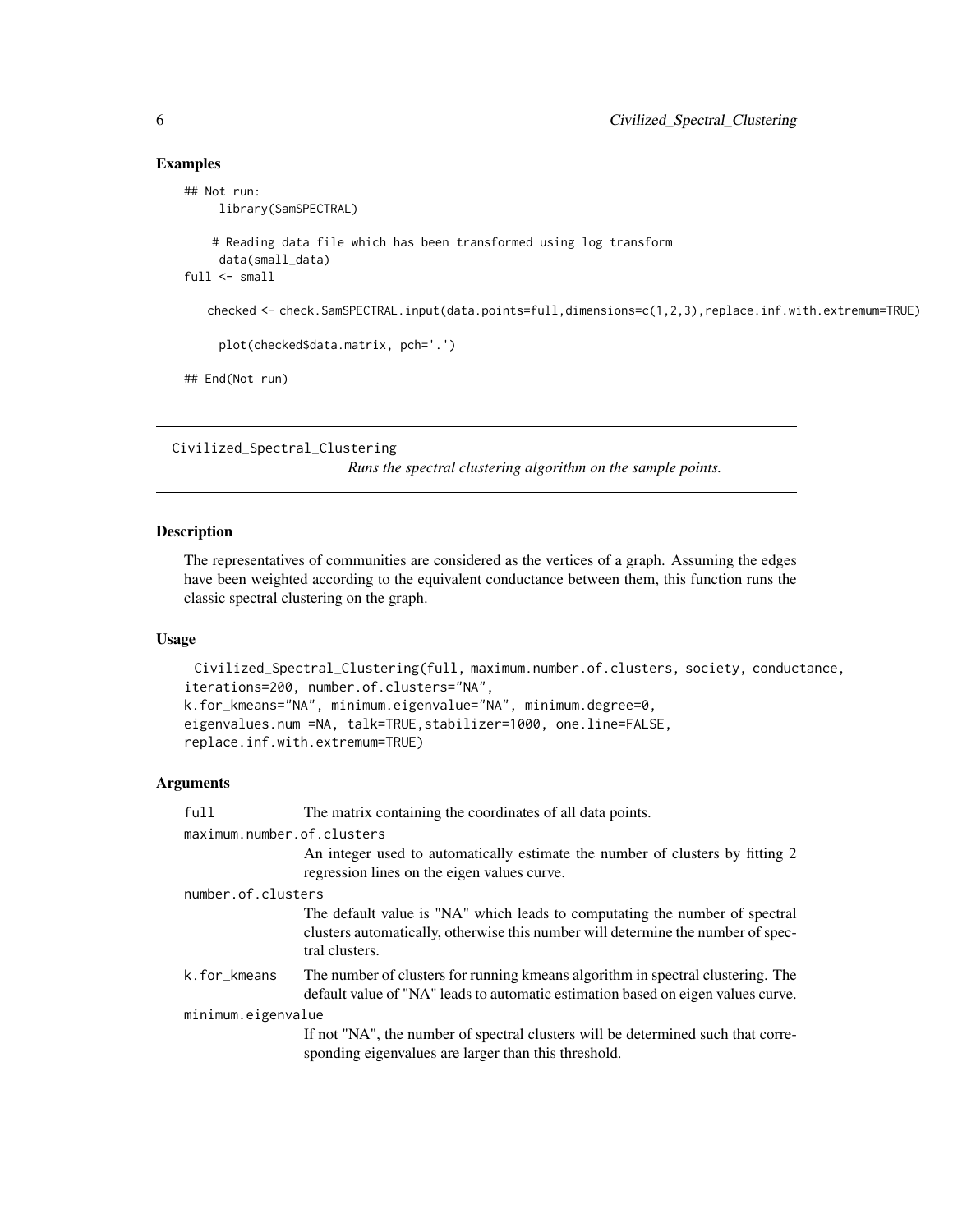<span id="page-6-0"></span>

|                           | minimum degree If a node in the graph has total edge sum less than this threshold, it will be<br>considered as an isolated community.   |  |
|---------------------------|-----------------------------------------------------------------------------------------------------------------------------------------|--|
| society                   | The list of communities.                                                                                                                |  |
| conductance               | A matrix in which each entry is the conductance between two communities.                                                                |  |
| iterations                | Number of iterations for the k-means algorithm used by the spectral procedure.<br>200 is an appropriate value.                          |  |
| talk                      | A boolean flag with default value TRUE. Setting it to FALSE will keep running<br>the procedure quite with no messages.                  |  |
| eigenvalues.num           |                                                                                                                                         |  |
|                           | An integer with default value NA which prevents ploting the curve of eigenval-<br>ues. Otherwise, they will be ploted upto this number. |  |
| stabilizer                | The larger this integer is, the final results will be more stable because the under-<br>lying kmeans will restart many more times.      |  |
| one.line                  | If TRUE, the number of spectral clusters are estimated by fitting 1 line to the<br>eigen values curve. Otherwise 2 lines are fitted.    |  |
| replace.inf.with.extremum |                                                                                                                                         |  |
|                           | If TRUE, the Inf and -Inf values will be replaced by maximum and minimum of<br>data in each direction.                                  |  |
|                           |                                                                                                                                         |  |

# Value

A ClusteringResult class object with the following slots,

The k'th element of this list is a vector containing the labels as result of clustering to k parts.

labels.for\_num.of.clusters husber.of.clusters A list containing the desired cluster numbers.

eigen.space The eigen vectors and eigen values of the normalized adjacency matrix computed by the eigen() function for spectral clustering.

### Author(s)

Habil Zare, Nima Aghaeepour and Parisa Shooshtari

# References

Zare, H. and Shooshtari, P. and Gupta, A. and Brinkman R.B: Data Reduction for Spectral Clustering to Analyse High Throughput Flow Cytometry Data. BMC Bioinformatics, 2010, 11:403.

#### See Also

[SamSPECTRAL](#page-13-1),[check.SamSPECTRAL.input](#page-4-1)

# Examples

```
## Not run:
  library(SamSPECTRAL)
```
# Reading data file which has been transformed using log transform data(small\_data)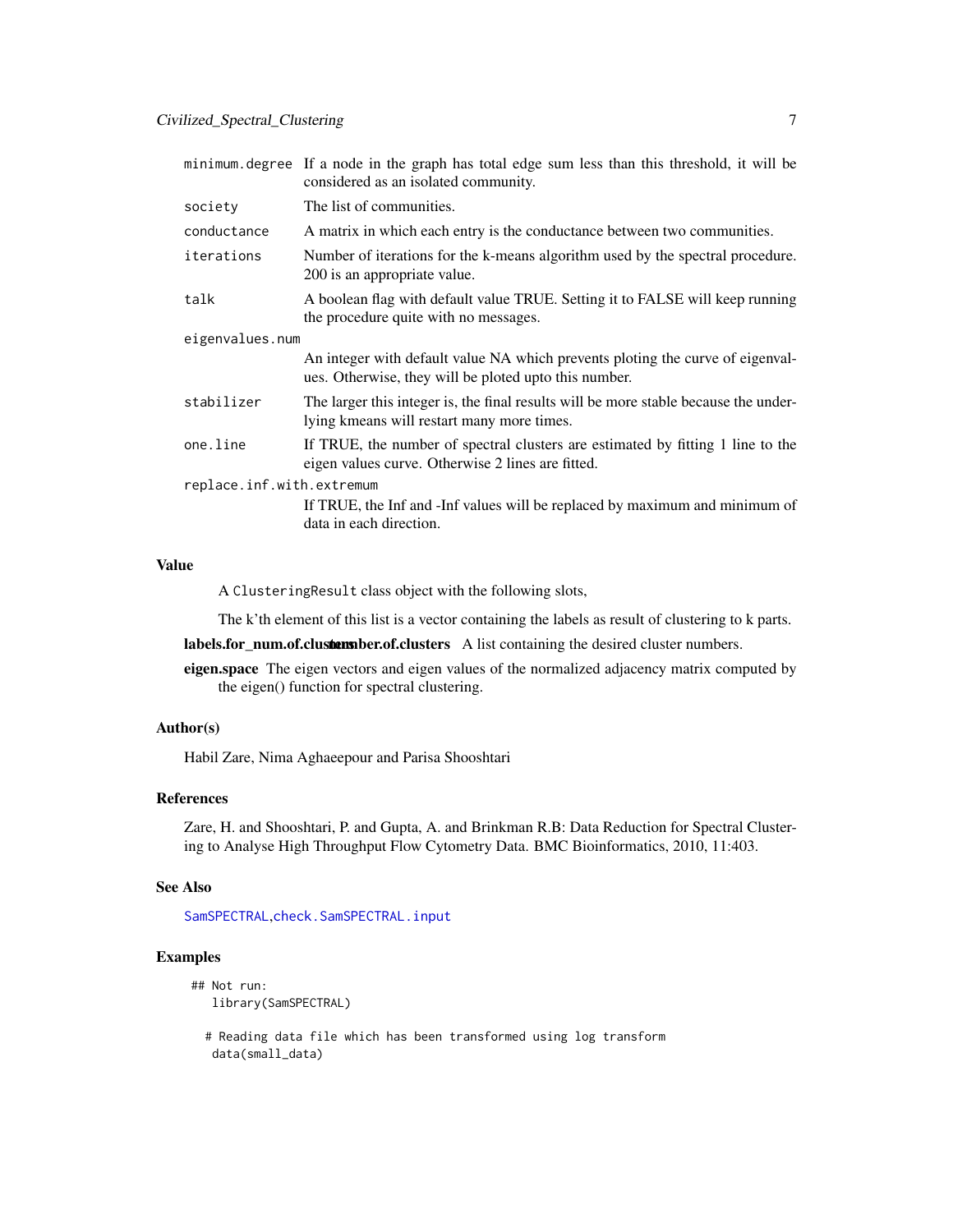```
full \leftarrow small# Parameters:
m <- 3000; ns <- 200; sl <- 3; cwt <-1; precision <- 6; mnc <-30
     # Sample the data and build the communities
   society <- Building_Communities(full=full,m=m, space.length=sl, community.weakness.threshold=cwt)
     # Compute conductance between communities
   conductance <- Conductance_Calculation(full=full, normal.sigma=ns, space.length=sl, society=society, precisio
     # Use spectral clustering to cluster the data
# First example:
  clust_result <- Civilized_Spectral_Clustering(full=full, maximum.number.of.clusters=mnc, society=society, con
     number.of.clusters <- clust_result@number.of.clusters
     labels.for_num.of.clusters <- clust_result@labels.for_num.of.clusters
L <- labels.for_num.of.clusters[[number.of.clusters]]
     # plot(full, pch='.', col= L)
# Second example:
number.of.clusters <- c(35,20)
# This is faster than runnig Civilized_Spectral_Clustering() twice because the eigen space is not needed to be compu
clust_result.not.automatic <-
Civilized_Spectral_Clustering(full=full, society=society, conductance=conductance, number.of.clusters=number.o
    labels.for_num.of.clusters <- clust_result.not.automatic@labels.for_num.of.clusters
L35 <- labels.for_num.of.clusters[[35]]
L20 <- labels.for_num.of.clusters[[20]]
    # plot(full, pch='.', col= L35)
## End(Not run)
```
<span id="page-7-1"></span>Conductance\_Calculation

*Computes the conductance between communities.*

# Description

For each two communities, the conductance between their members is summed up and the result is returned as the conductance between the two communities.

# Usage

Conductance\_Calculation(full, normal.sigma, space.length, society, precision, talk=TRUE, beta=4, replace.inf.with.extremum=TRUE)

<span id="page-7-0"></span>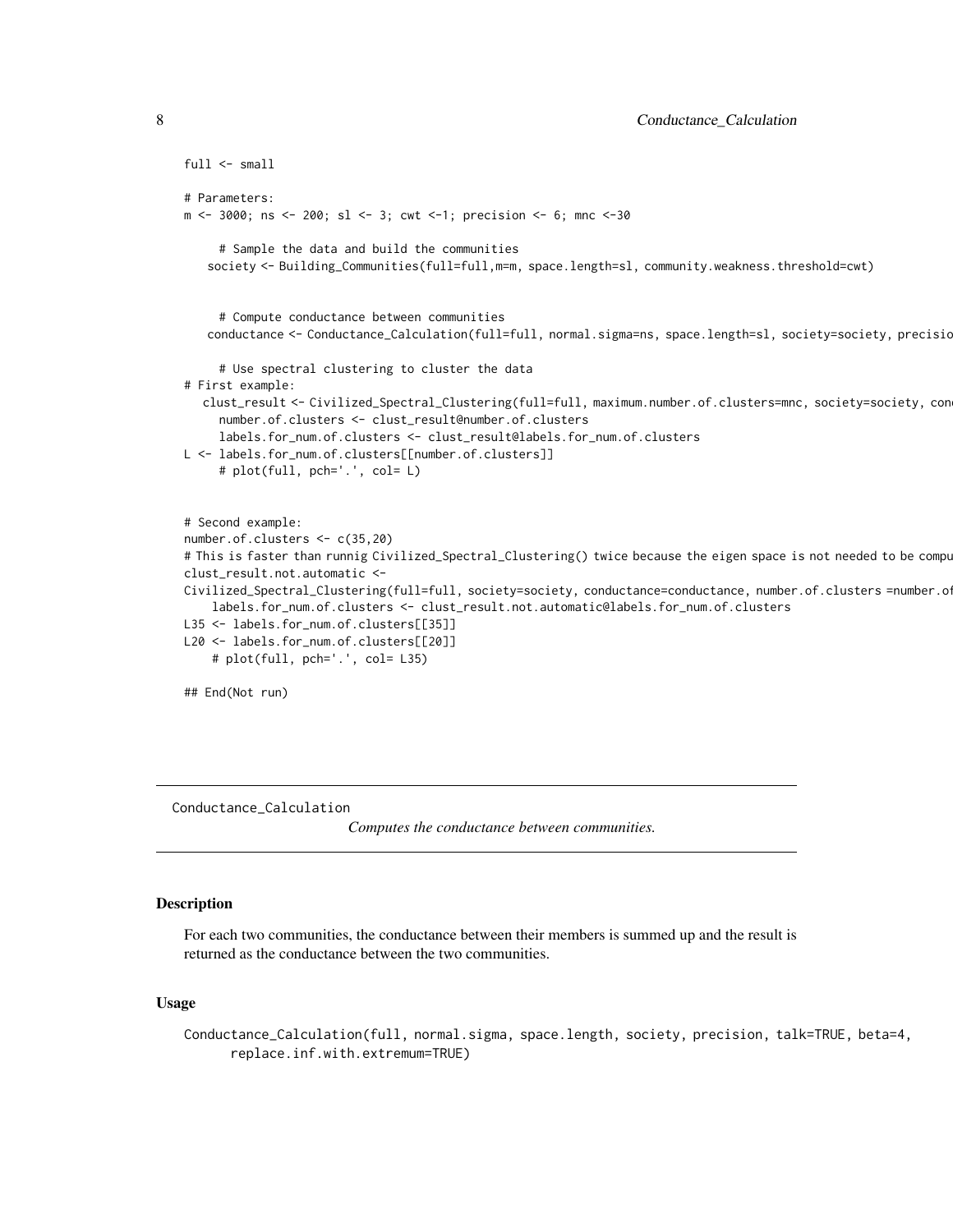# <span id="page-8-0"></span>Arguments

| full                      | The matrix containing the coordinates of all data points.                                                                                                                                                                                                                                                                                                                                                                 |
|---------------------------|---------------------------------------------------------------------------------------------------------------------------------------------------------------------------------------------------------------------------------------------------------------------------------------------------------------------------------------------------------------------------------------------------------------------------|
| normal.sigma              | The scaling parameter, the larger it is the algorithm will find smaller clusters.                                                                                                                                                                                                                                                                                                                                         |
| space.length              | An estimate for the length of a cube that is assumed to contain all data points.                                                                                                                                                                                                                                                                                                                                          |
| society                   | The list of communities.                                                                                                                                                                                                                                                                                                                                                                                                  |
| precision                 | Determines the precision of computations. Setting it to 6 will work and increas-<br>ing it does not improve results.                                                                                                                                                                                                                                                                                                      |
| talk                      | A boolean flag with default value TRUE. Setting it to FALSE will keep running<br>the procedure quite with no messages.                                                                                                                                                                                                                                                                                                    |
| beta                      | A parameter with default value 4 which must NOT be changed except for huge<br>samples with more than 100,000 data points or for developmental purposes. Set-<br>ting beta to zero will reduce computational time by applying the following ap-<br>proximation to the conductance calculation step. For each two community, the<br>conductance will be the conductance between their representatives times their<br>sizes. |
| replace.inf.with.extremum |                                                                                                                                                                                                                                                                                                                                                                                                                           |
|                           | If TRUE, the Inf and -Inf values will be replaced by maximum and minimum of<br>data in each direction.                                                                                                                                                                                                                                                                                                                    |

# Value

Returns a matrix in which each entry is the conductance between two communities.

# Author(s)

Habil Zare and Parisa Shooshtari

# References

Zare, H. and Shooshtari, P. and Gupta, A. and Brinkman R.B: Data Reduction for Spectral Clustering to Analyse High Throughput Flow Cytometry Data. BMC Bioinformatics, 2010, 11:403.

#### See Also

[SamSPECTRAL](#page-13-1),[check.SamSPECTRAL.input](#page-4-1)

# Examples

```
## Not run:
    library(SamSPECTRAL)
   # Reading data file which has been transformed using log transform
    data(small_data)
full \leftarrow small# Parameters:
m <- 3000; ns <- 200; sl <- 3; cwt <-1; precision <- 6
```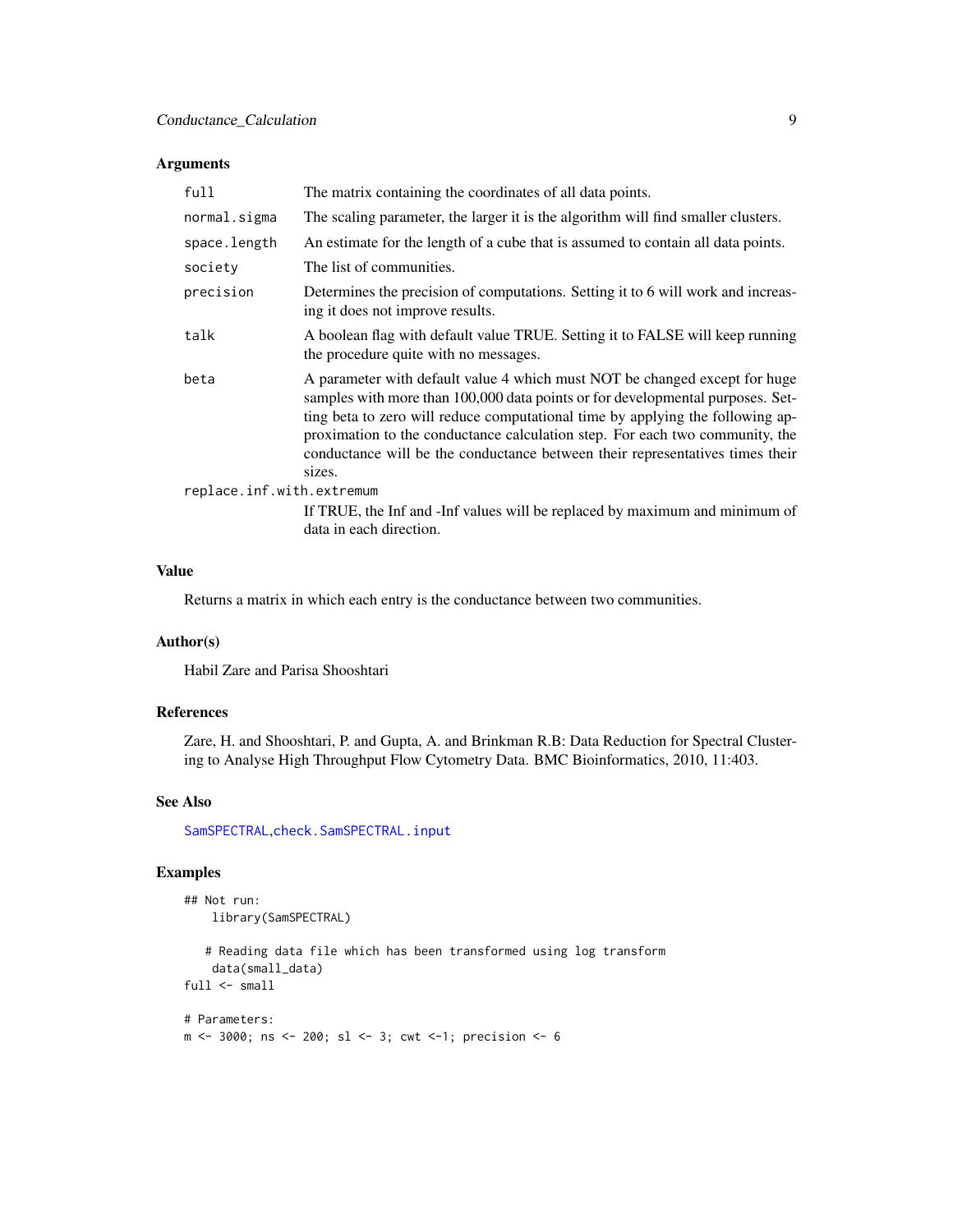<span id="page-9-0"></span>10 Connecting

```
# Sample the data and build the communities
   society <- Building_Communities(full=full,m=m, space.length=sl, community.weakness.threshold=cwt)
     # Compute conductance between communities
   conductance <- Conductance_Calculation(full=full, normal.sigma=ns, space.length=sl, society=society, precisio
## End(Not run)
```
<span id="page-9-1"></span>

Connecting *Combines the spectral clusters to build the connected components.*

# Description

Considering some biological criterion based on density, the clusters which are identified by spectral clustering are combined to estimate biological populations.

#### Usage

Connecting(full, society,conductance, number.of.clusters, labels.for\_num.of.clusters, separation.factor, talk

#### Arguments

| The matrix containing the coordinates of all data points.                                                              |  |  |
|------------------------------------------------------------------------------------------------------------------------|--|--|
| The list of communities.                                                                                               |  |  |
| A matrix in which each entry is the conductance between two communities.                                               |  |  |
| number.of.clusters                                                                                                     |  |  |
| A list containing the desired cluster numbers.                                                                         |  |  |
| labels.for num.of.clusters                                                                                             |  |  |
| The k'th element of this list, is a vector containing the labels as result of cluster-<br>ing to k parts.              |  |  |
| separation.factor                                                                                                      |  |  |
| This threshold controls to what extend clusters should be combined or kept sep-<br>arate.                              |  |  |
| A boolean flag with default value TRUE. Setting it to FALSE will keep running<br>the procedure quite with no messages. |  |  |
|                                                                                                                        |  |  |

# Details

A hint for setting separation.factor: While separation.factor=0.7 is normally an appropriate value for many datasets, for others some value in range 0.3 to 1.2 may produce better results depending on what populations are of particular interest.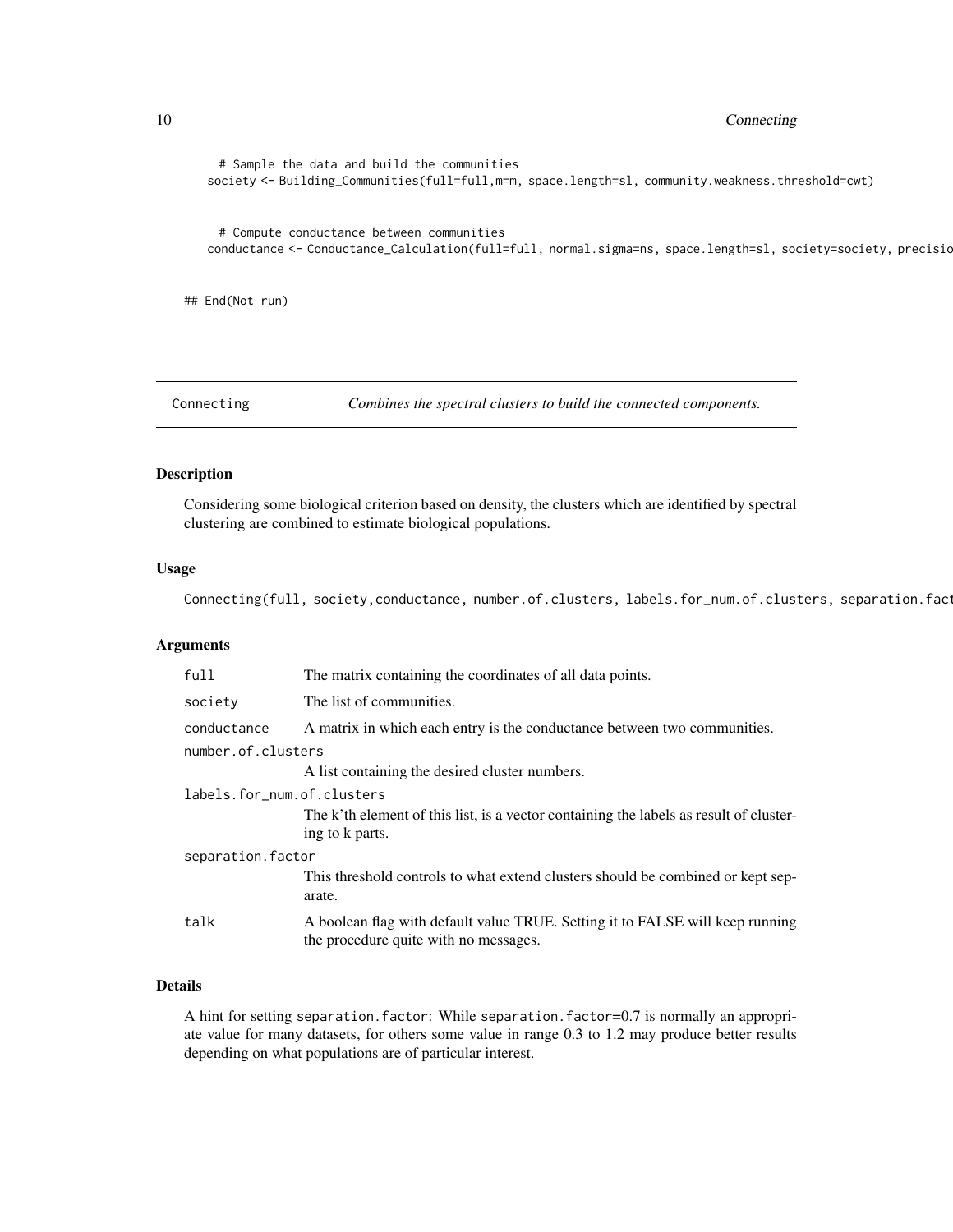#### <span id="page-10-0"></span>Connecting 2012 11 and 2012 11 and 2012 12:30 12:30 12:30 12:30 12:30 12:30 12:30 12:30 12:30 12:30 12:30 12:30 12:30 12:30 12:30 12:30 12:30 12:30 12:30 12:30 12:30 12:30 12:30 12:30 12:30 12:30 12:30 12:30 12:30 12:30 12

#### Value

Returns two objects: 1) label, a vector containing the labels that determines to which component each data point belongs. 2) clusters.graph, the max.conductance matrix that describes the original graph based on clusters.

#### Author(s)

Habil Zare and Parisa Shooshtari

# References

Zare, H. and Shooshtari, P. and Gupta, A. and Brinkman R.B: Data Reduction for Spectral Clustering to Analyse High Throughput Flow Cytometry Data. BMC Bioinformatics, 2010, 11:403.

#### See Also

**[SamSPECTRAL](#page-13-1)** 

#### Examples

```
## Not run:
   library(SamSPECTRAL)
   # Reading data file which has been transformed using log transform
   data(small_data)
full \leftarrow small# Parameters:
m <- 3000; ns <- 200; sl <- 3; cwt <-1; precision <- 6; mnc <-30
     # Sample the data and build the communities
   society <- Building_Communities(full=full,m=m, space.length=sl, community.weakness.threshold=cwt)
     # Compute conductance between communities
   conductance <- Conductance_Calculation(full=full, normal.sigma=ns, space.length=sl, society=society, precisio
     # Use spectral clustering to cluster the data
  clust_result <- Civilized_Spectral_Clustering(full=full, maximum.number.of.clusters=mnc, society=society, con
     number.of.clusters <- clust_result@number.of.clusters
     labels.for_num.of.clusters <- clust_result@labels.for_num.of.clusters
L <- labels.for_num.of.clusters[[number.of.clusters]]
     # plot(full, pch='.', col= L)
```
# Connect components

L <- Connecting(full=full, society=society, conductance=conductance, number.of.clusters=number.of.clusters, labels.for\_num.of.clusters=labels.for\_num.of.clusters, separation.factor=0.39)

plot(full, pch='.', col= L)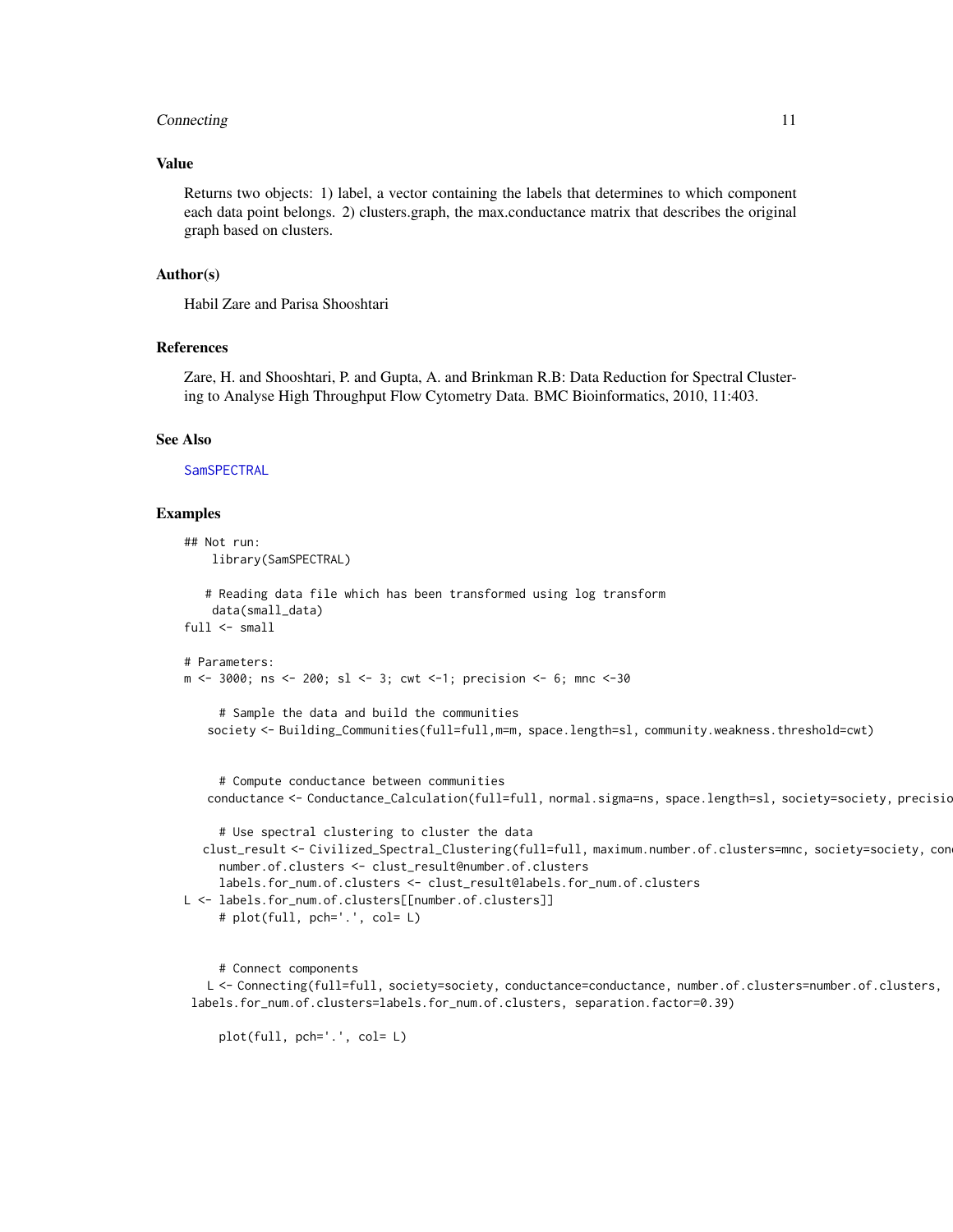<span id="page-11-0"></span>## End(Not run)

eigen.values.10 *Eigenvalues for building the SamSPECTRAL vignette.*

#### Description

This file contains a vector that represents the eigenvalues of the small example if normal.sigma=10.

# Usage

```
data(eigen.values.10)
```
# Format

This RData contains a vector.

# References

Zare, H. and Shooshtari, P. and Gupta, A. and Brinkman R.B: Data Reduction for Spectral Clustering to Analyse High Throughput Flow Cytometry Data. BMC Bioinformatics, 2010, 11:403.

#### Examples

data(eigen.values.10)

plot(eigen.values.10)

eigen.values.1000 *Eigenvalues for building the SamSPECTRAL vignette.*

# Description

This file contains a vector that represents the eigenvalues of the small example if normal.sigma=1000.

# Usage

```
data(eigen.values.1000)
```
#### Format

This RData contains a vector.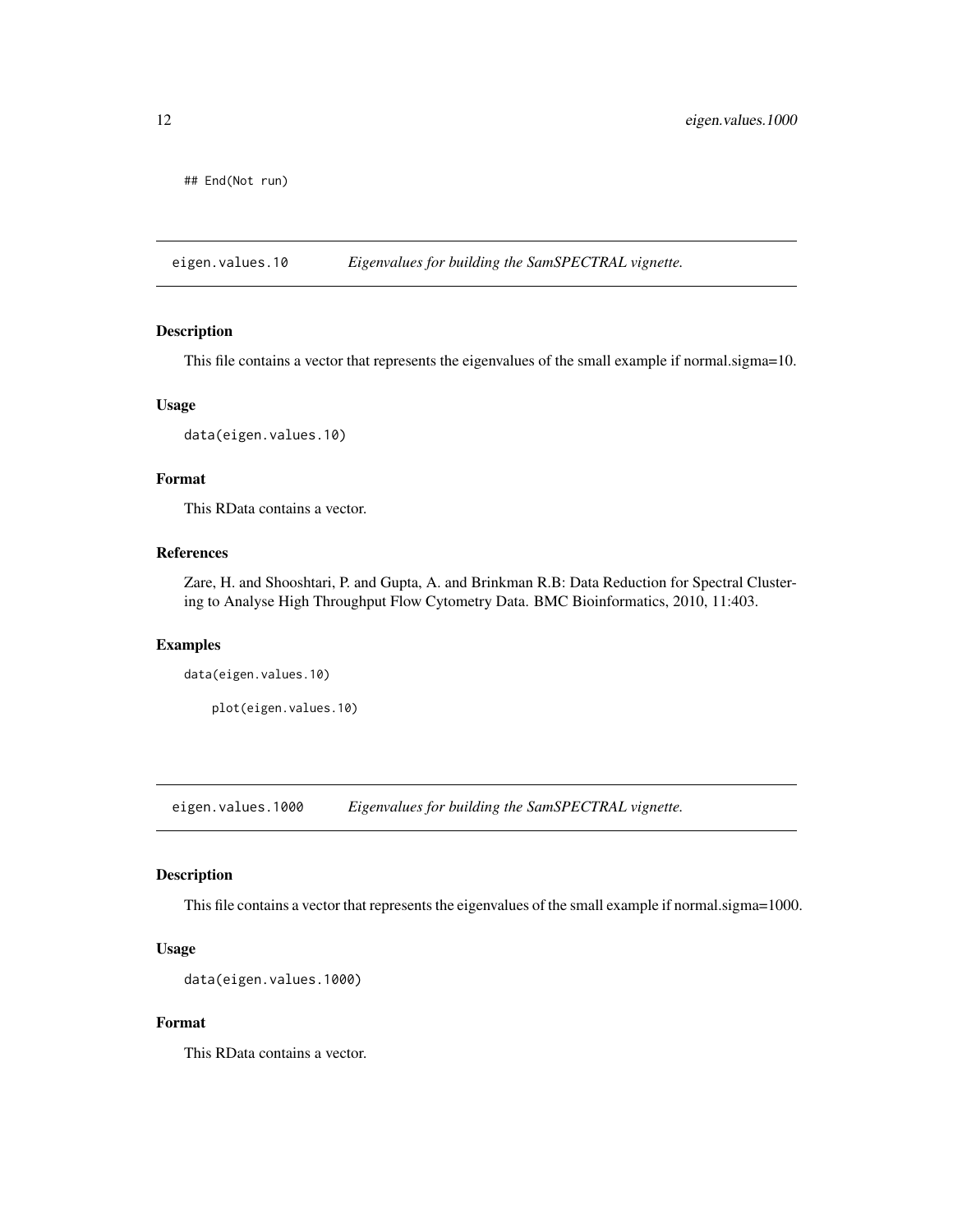# <span id="page-12-0"></span>kneepointDetection 13

#### References

Zare, H. and Shooshtari, P. and Gupta, A. and Brinkman R.B: Data Reduction for Spectral Clustering to Analyse High Throughput Flow Cytometry Data. BMC Bioinformatics, 2010, 11:403.

#### Examples

```
data(eigen.values.1000)
```
plot(eigen.values.1000)

kneepointDetection *Fits 2 regression lines to data to estimate the knee (or elbow) point.*

# Description

With an appropriate sigma value, the curve of eigenvalues has a knee point shape. The bending point is a good estimate for the number of informative spectral clusters because the eigenvalues above the corresponding threshold can reasonably be assumed to be close to 1. This function estimate the knee point by fitting 2 lines using linear regression.

#### Usage

kneepointDetection(vect, PlotFlag=FALSE)

#### Arguments

| vect     | The vector of values on which the 2 regression lines will be fitted.            |
|----------|---------------------------------------------------------------------------------|
| PlotFlag | If TRUE and in unix, an animation will be produced in tmpfigs folder that shows |
|          | how the best selected model in gif format.                                      |

# Details

The running time is in order of minutes for 100 points. This function was borrowed from flowMeans package and for application in SamSPECTRAL package, it was customized such that the first line is always horizontal.

#### Value

Returns a list where MinIndex is the index of the knee point and l1 and l2 the fitted lines.

#### Author(s)

Nima Aghaeepour

#### References

Aghaeepour N., Nikolic R., Hoos HH., Brinkman RR.: Rapid cell population identification in flow cytometry data. Cytometry A, 2011, 79:6.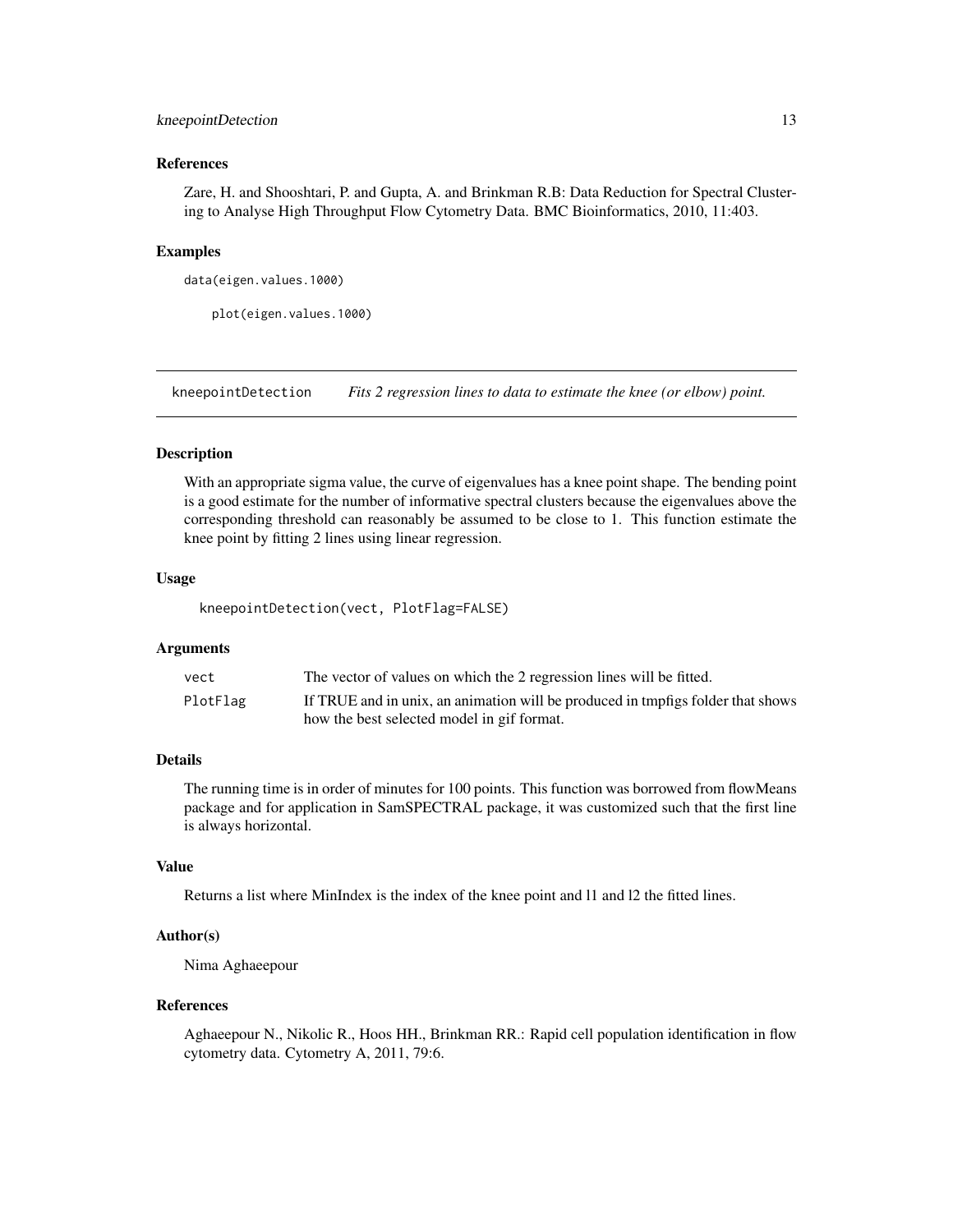#### See Also

[changepointDetection](#page-0-0)

#### Examples

```
## Data
 values \leq rep(1, times=10)
  values <- c(values,(10:0)/10)
```

```
## Looks like knee point:
plot(values)
```

```
## Find the knee point:
detected <- kneepointDetection(vect=values, PlotFlag=FALSE)
print(detected$MinIndex)
## Also, under unix, set PlotFlag=TRUE and look at animation.gif.
```
<span id="page-13-1"></span>SamSPECTRAL *Identifies the cell populations in flow cytometry data.*

#### Description

Given an FCS file as input, SamSPECTRAL first builds the communities to sample the data points. Then, it builds a graph and after weighting the edges of the graph by conductance computation, it is passed to a classic spectral clustering algorithm to find the spectral clusters. The last stage of SamSPECTRAL is to combine the spectral clusters. The resulting "connected components" estimate biological cell populations in the data sample.

# Usage

```
SamSPECTRAL(data.points, dimensions=1:dim(data.points)[2], normal.sigma, separation.factor,number.of
  talk = TRUE, precision = 6, eigenvalues.num =NA, return_only.labels=TRUE, do.sampling=TRUE, beta=4,
   k.for_kmeans = "NA", maximum.number.of.clusters=30, m=3000,
    minimum.eigenvalue = "NA", previous.result = NULL,
  replace.inf.with.extremum=TRUE, minimum.degree=0, one.line=FALSE, doOrderLabels=TRUE)
```
### Arguments

| data.points       | A matrix that contains coordinates of the data points.                                                                                                                                                                                                                                                       |
|-------------------|--------------------------------------------------------------------------------------------------------------------------------------------------------------------------------------------------------------------------------------------------------------------------------------------------------------|
| dimensions        | A vector that determines which dimension of the data point matrix are chosen<br>for investigation.                                                                                                                                                                                                           |
| normal.sigma      | A scaling parameter that determines the "resolution" in the spectral clustering<br>stage. By increasing it, more spectral clusters are identified. This can be useful<br>when "small" population are aimed. See the user manual for a suggestion on<br>how to set this parameter using the eigenvalue curve. |
| separation.factor |                                                                                                                                                                                                                                                                                                              |
|                   | This threshold controls to what extend clusters should be combined or kept sep-<br>arate. Normally, an appropriate value will fall in range 0.3-2.                                                                                                                                                           |

<span id="page-13-0"></span>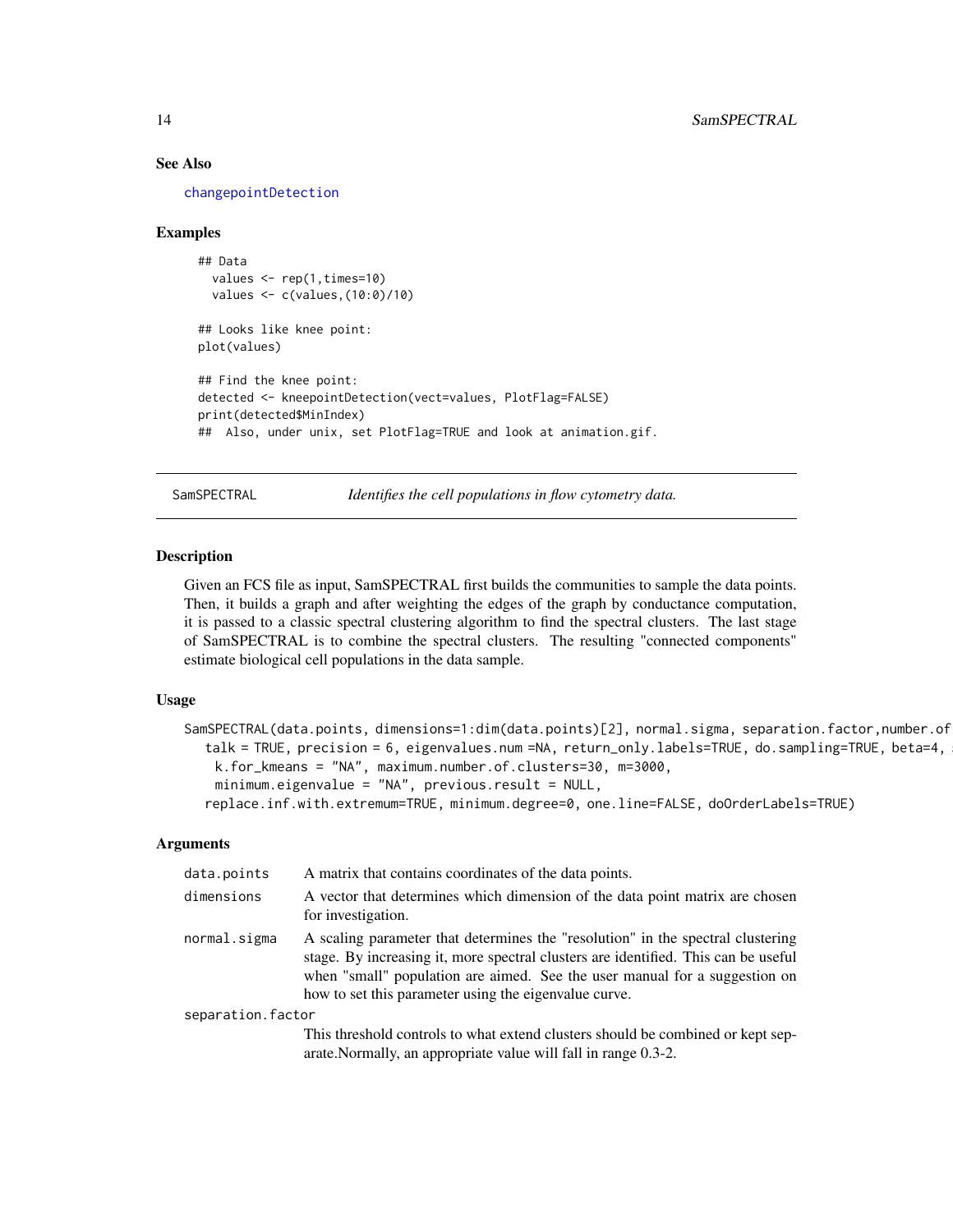| number.of.clusters         |                                                                                                                                                                                                                                                                                                                                                                                                                           |  |
|----------------------------|---------------------------------------------------------------------------------------------------------------------------------------------------------------------------------------------------------------------------------------------------------------------------------------------------------------------------------------------------------------------------------------------------------------------------|--|
|                            | The default value is "NA" which leads to computing the number of spectral<br>clusters automatically, otherwise it can be a vector of integers each of which<br>determines the number of spectral clusters. The output will contain a clustering<br>resulting from each value.                                                                                                                                             |  |
| talk                       | A boolean flag with default value TRUE. Setting it to FALSE will keep running<br>the procedure quite with no messages.                                                                                                                                                                                                                                                                                                    |  |
| precision                  | Determines the precision of computations. Setting it to 6 will work and increas-<br>ing it does not improve results.                                                                                                                                                                                                                                                                                                      |  |
| eigenvalues.num            |                                                                                                                                                                                                                                                                                                                                                                                                                           |  |
|                            | An integer with default value NA which prevents ploting the curve of eigenval-<br>ues. Otherwise, they will be ploted upto this number.                                                                                                                                                                                                                                                                                   |  |
| return_only.labels         |                                                                                                                                                                                                                                                                                                                                                                                                                           |  |
|                            | A boolean flag with default value TRUE. If the user set it to FALSE, SamSPEC-<br>TRAL function will return all the intermediate objects that are computed during<br>the sampling, similarity calculation, spectral clustering and combining stages.                                                                                                                                                                       |  |
| do.sampling                | A boolean flag with default value TRUE. If set to FALSE, the sampling stage<br>will be ignored by picking up all the data points.                                                                                                                                                                                                                                                                                         |  |
| beta                       | A parameter with default value 4 which must NOT be changed except for huge<br>samples with more than 100,000 data points or for developmental purposes. Set-<br>ting beta to zero will reduce computational time by applying the following ap-<br>proximation to the conductance calculation step. For each two community, the<br>conductance will be the conductance between their representatives times their<br>sizes. |  |
| scale                      | A vector the length of which is equal to the number of dimensions. The coordi-<br>nates in each dimension are multiplied by the corresponding scaling factor. So,<br>the bigger this factor is for a dimension, SamSPECTRAL will consider that di-<br>mension to be "more significant" and consequently, that dimension will be more<br>effective in clustering.                                                          |  |
| stabilizer                 | The larger this integer is, the final results will be more stable because the under-<br>lying kmeans will restart many more times.                                                                                                                                                                                                                                                                                        |  |
| k.for_kmeans               | The number of clusters for running kmeans algorithm in spectral clustering. The<br>default value of "NA" leads to automatic estimation based on eigen values curve.                                                                                                                                                                                                                                                       |  |
| maximum.number.of.clusters |                                                                                                                                                                                                                                                                                                                                                                                                                           |  |
|                            | An integer used to automatically estimate the number of clusters by fitting 2<br>regression lines on the eigen values curve.                                                                                                                                                                                                                                                                                              |  |
| m                          | An integer determining upper and lower bounds on the final number of sample<br>points which will be in range .95*m/2 and 21.1*m                                                                                                                                                                                                                                                                                           |  |
| minimum.eigenvalue         |                                                                                                                                                                                                                                                                                                                                                                                                                           |  |
|                            | If not "NA", the number of spectral clusters will be determined such that corre-<br>sponding eigenvalues are larger than this threshold.                                                                                                                                                                                                                                                                                  |  |
| previous.result            |                                                                                                                                                                                                                                                                                                                                                                                                                           |  |
|                            | If provided, the intermediate results from previous run can be passed to save on<br>computing time while setting the parameters.                                                                                                                                                                                                                                                                                          |  |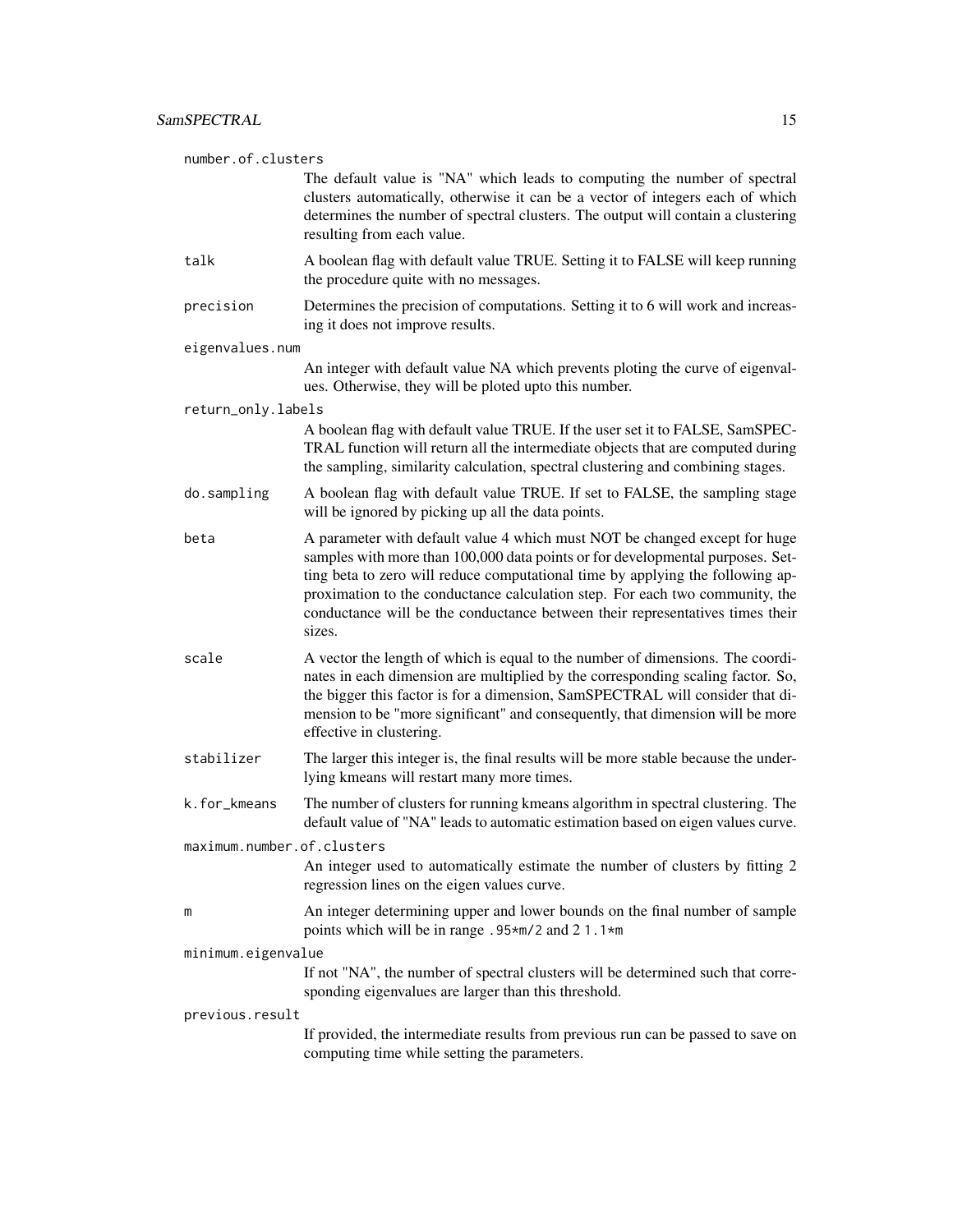<span id="page-15-0"></span>

| replace.inf.with.extremum |                                                                                                                                                                                                                                                                 |
|---------------------------|-----------------------------------------------------------------------------------------------------------------------------------------------------------------------------------------------------------------------------------------------------------------|
|                           | If TRUE, the Inf and -Inf values will be replaced by maximum and minimum of<br>data in each direction.                                                                                                                                                          |
|                           | minimum degree If a node in the graph has total edge sum less than this threshold, it will be<br>considered as an isolated community.                                                                                                                           |
| one.line                  | If TRUE, the number of spectral clusters are estimated by fitting 1 line to the<br>eigen values curve. Otherwise 2 lines are fitted.                                                                                                                            |
| doOrderLabels             | Used for debugging. If TRUE, after connecting components, relabeling will be<br>done such that the largest component gets label 1. If FALSE, the label of each<br>data point will be the index of the component it belongs to (after connecting<br>components). |

# Details

Hints for setting separation. factor and normal. sigma: While separation. factor=0.7 is normally an appropriate value for many datasets, for others some value in range 0.3 to 1.2 may produce better results depending on what populations are of particular interest. The larger normal. sigma is the algorithm will find smaller clusters. It can be adjusted best by considering the plot of eigenvalues as explained in the vignette.

#### Value

Returns a vector of labels for data points. If the input parameter return\_only.labels is set to FALSE, all the objects that are computed during the intermediate will be returned including: society from sampling stage, conductance from similarity calculation, clustering\_result, component.of from connecting step (the same as labels if doOrderLabels=FALSE, used for debugging), timeTaken, and sizes which is a table of size of each component.

### Author(s)

Habil Zare and Parisa Shooshtari

#### References

Zare, H. and Shooshtari, P. and Gupta, A. and Brinkman R.B: Data Reduction for Spectral Clustering to Analyse High Throughput Flow Cytometry Data. BMC Bioinformatics, 2010, 11:403.

#### See Also

[SamSPECTRAL](#page-13-1), [Building\\_Communities](#page-2-1), [Conductance\\_Calculation](#page-7-1), [Civilized\\_Spectral\\_Clustering](#page-5-1), [Connecting](#page-9-1),[check.SamSPECTRAL.input](#page-4-1)

#### Examples

```
## Not run:
     library(SamSPECTRAL)
    # Reading data file which has been transformed using log transform
     data(small_data)
full \leftarrow small
```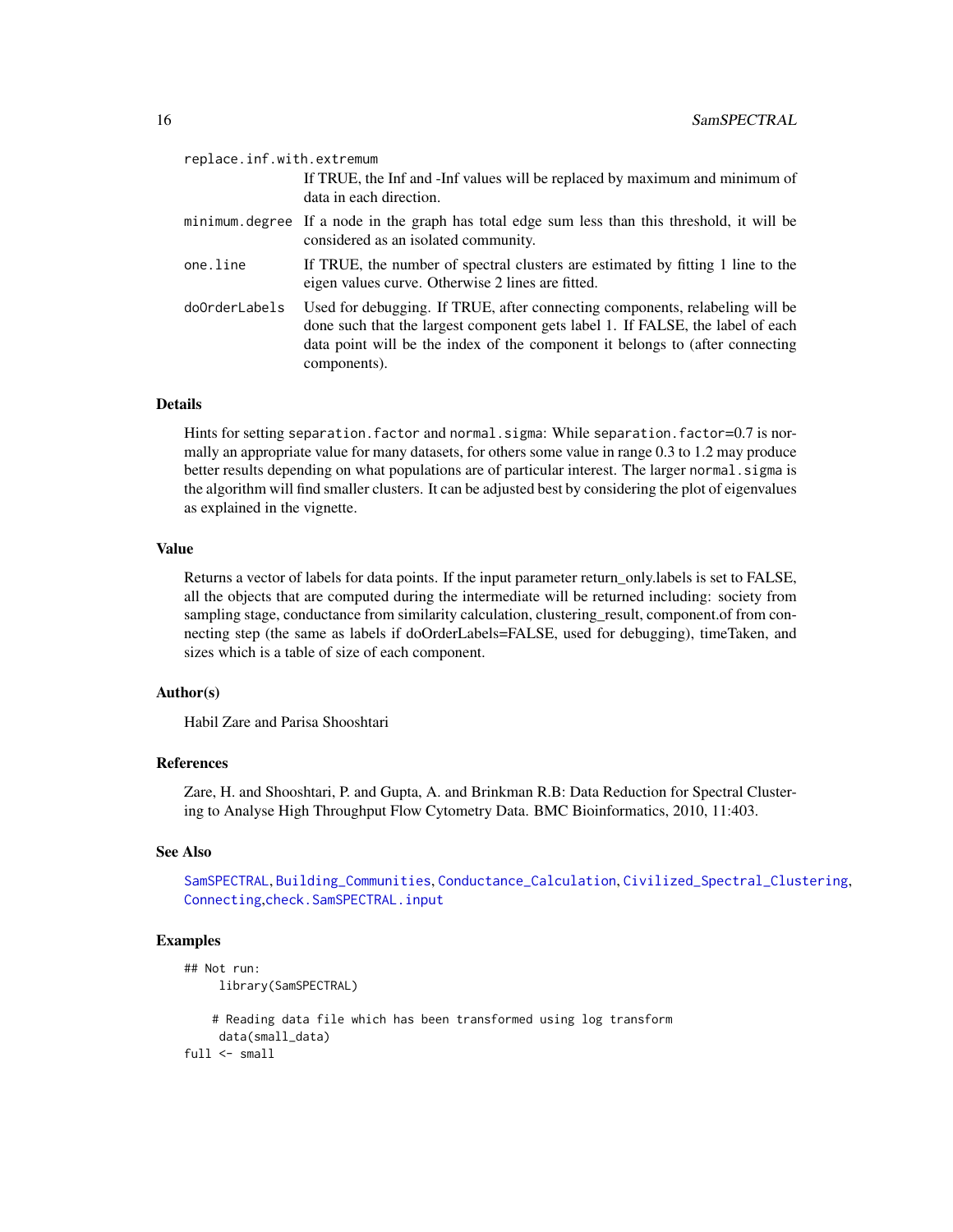#### <span id="page-16-0"></span>small the small set of the state of the state of the state of the state of the state of the state of the state of the state of the state of the state of the state of the state of the state of the state of the state of the

```
L <- SamSPECTRAL(data.points=full,dimensions=c(1,2,3), normal.sigma = 200, separation.factor = 0.39)
 plot(full, pch='.', col= L)
```
## End(Not run)

small *Flow cytometry data to test SamSPECTRAL algorithm.*

#### Description

This FCS file is a small one used to show how to set SamSPECTRAL parameters.

#### Usage

data(small\_data)

# Format

This is an FCS file.

# References

Zare, H. and Shooshtari, P. and Gupta, A. and Brinkman R.B: Data Reduction for Spectral Clustering to Analyse High Throughput Flow Cytometry Data. BMC Bioinformatics, 2010, 11:403.

#### Examples

```
data(small_data)
full \leftarrow smallplot(full, pch='.')
```
stmFSC *Flow cytometry data to test SamSPECTRAL algorithm.*

# Description

This FCS file is used as demo data to illustrate SamSPECTRAL capabilities in identifying cell populations.

#### Usage

data(stm)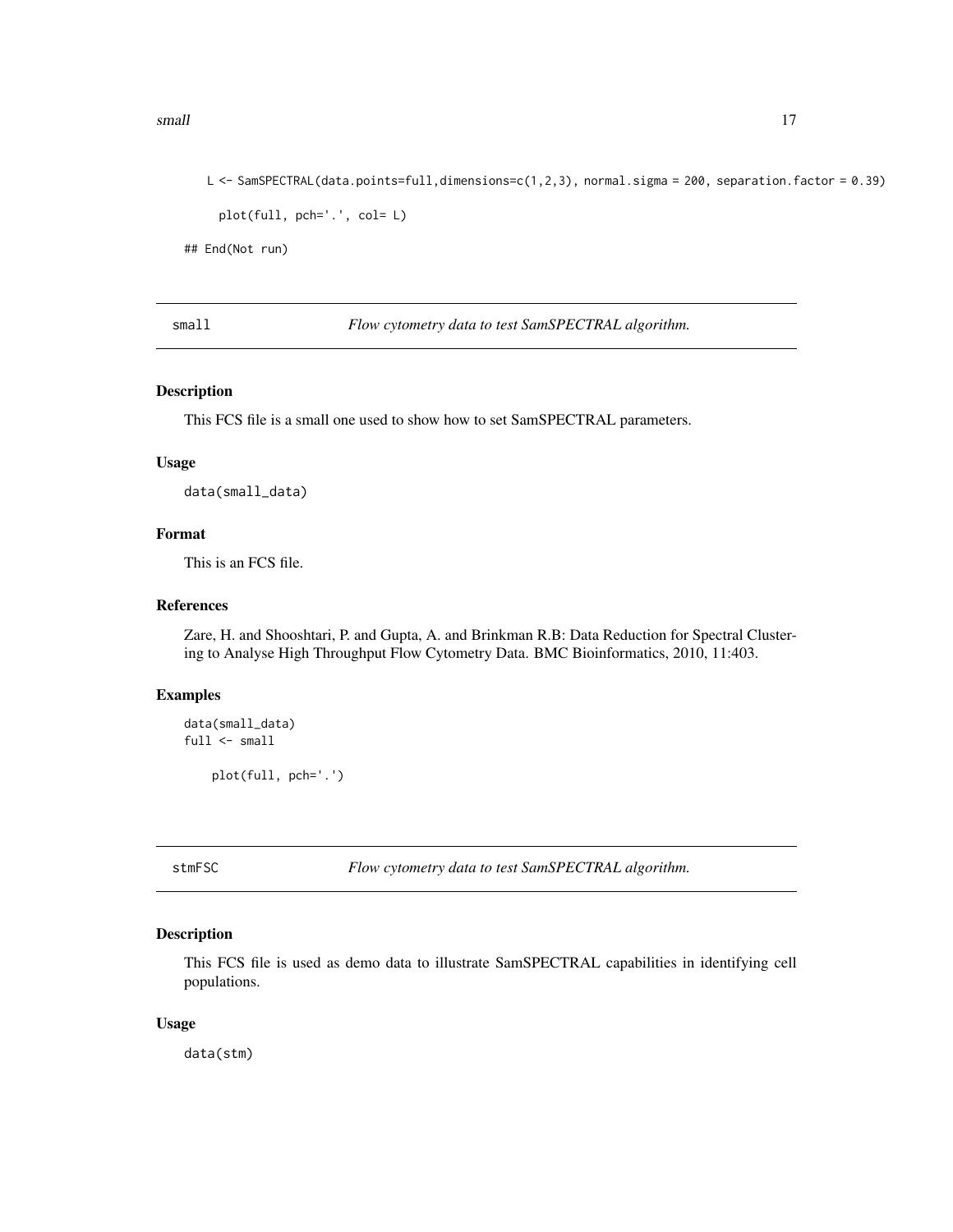# Format

The is an FCS file.

# References

Zare, H. and Shooshtari, P. and Gupta, A. and Brinkman R.B: Data Reduction for Spectral Clustering to Analyse High Throughput Flow Cytometry Data. BMC Bioinformatics, 2010, 11:403.

# Examples

```
data(stm)
  # Read data files and transform them using log transform
data.points <- stmFSC@exprs
dimensions \leq c(3,4,7)full <- log10(data.points[,dimensions])
```

```
plot(full, pch='.')
```